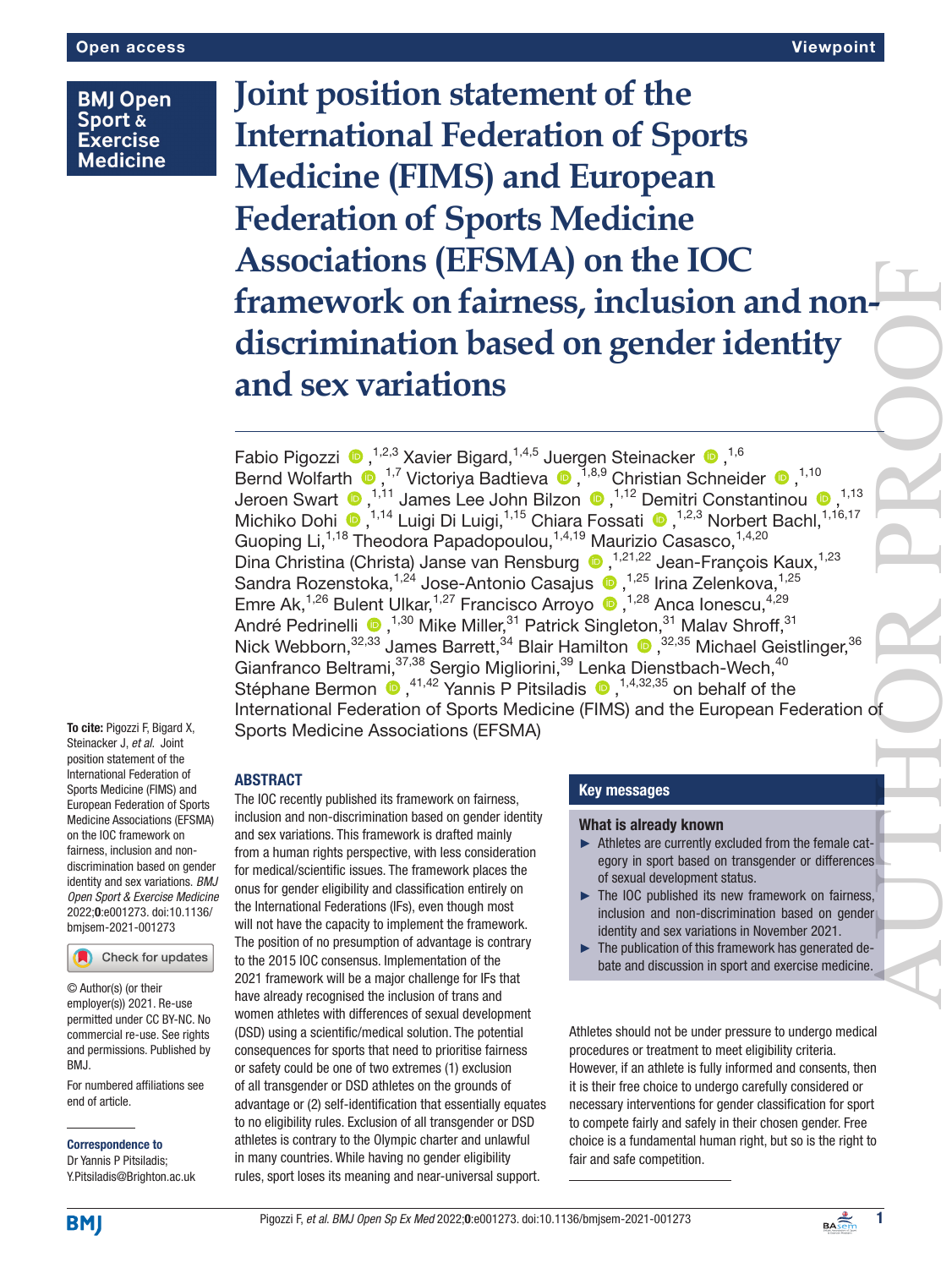Key messages

# What are the new findings

- ► It aims to facilitate a necessary critical discussion leading to a potential revision of the IOC framework.
- It strongly supports the right of each athlete to make their own choice based on their own needs and situation.
- It seeks to ensure that all athletes remain entitled to fair competition consistent with the WADA code that protects an athlete's fundamental right to participate in sport where fellow athletes have not been modified to their advantage by doping or other means.
- It suggests that it is essential that multisport international organisations such as the IOC take the responsibility to set standards and expectations based on competitive fairness and the best available science that all International Federations (IFs) can follow.
- It encourages all stakeholders in sport including the IOC, the IFs, the sponsors of sport, the WADA and research organisations including medical/biomedical research councils to dedicate the necessary funding to conduct essential research to support more evidencebased scientific solutions that are consistent with a rounded view of human rights and fairness.

The IOC published its new framework on fairness, inclusion and non-discrimination based on gender identity and sex variations<sup>[1](#page-5-0)</sup> on 16 November 2021. This framework drafted mainly from a particular human rights perspective with little consideration of medical/scientific issues supersedes the 2015 IOC consensus on sex reassignment and hyperandrogenism that was concluded following a rigorous in-person IOC consensus meeting that focused on scientific and medical aspects of sex, gender and performance.<sup>[2](#page-5-1)</sup> The 2015 consensus was drafted with the overriding sporting objective 'the guarantee of fair competition' and the realisation that 'restrictions on participation are appropriate to the extent that they are necessary and proportionate to the achievement of that objective'.<sup>2</sup> The 2021 IOC framework's position of 'no presumption of [performance] advantage' that states 'until evidence determines otherwise, athletes should not be deemed to have an unfair or disproportionate competitive advantage due to their sex variations, physical appearance or transgender status' is in stark contrast with the outcome of the 2015 IOC consensus, the scientific evidence, $3^4$  and the subsequent assessment of numerous sports medicine associations/commissions.<sup>5–11</sup> For instance, the Sports Medicine Commission of World Rowing, also known as the World Rowing Federation (previously Fédération Internationale des Sociétés d'Aviron (FISA)), concluded that 'the FISA Sports Medicine Commission, in acknowledgement of the scientific and medical literature, see an important role of testosterone for performance, training, and regeneration in rowing and therefore supports the listing of testosterone in the World Anti-doping Agency (WADA) prohibited list (International Standard)'.

Given the above, this joint position statement aims to present an evidence-based critique that is consistent with a more rounded view of human rights and promote

discussion of this new framework, especially among those responsible for the care of athletes. This joint position statement of the International Federation of Sports Medicine (FIMS) and European Federation of Sports Medicine Associations (EFSMA) has been prepared by expert members of the respective Executive Committees and relevant Commissions, members and affiliates of the FIMS Collaborating Centres of Sports Medicine and other invited medical experts from the international sports and exercise medicine community, including Chief Medical Officers of numerous International Federations (IFs). A number of the authors of this joint position statement were also members of the 2015 IOC consensus on sex reassignment and hyperandrogenism.<sup>2</sup>

### NOT SCIENTIFIC OR MEDICALLY-BASED

The new IOC framework mainly focuses on a particular human rights perspective, and the scientific, biological or medical aspects are not considered. This is highlighted specifically in point 5 of the framework, which states that there should be 'no presumption of advantage<sup>1</sup> due to an athletes sex variations or transgender status. While not being named specifically in the framework but clarified in the presentation of the framework by the  $IOC<sub>i</sub><sup>1</sup>$  $IOC<sub>i</sub><sup>1</sup>$  $IOC<sub>i</sub><sup>1</sup>$  it is clear that this point refers to the androgenic hormone testosterone and that there should be no presumption of advantage due to high concentrations of testosterone in the male range of  $9.2-31.8$  nmol/ $L^{13}$  for long periods. Testosterone is well established in the literature to promote the male secondary sex characteristics $^{14}$  and is the primary driver for the increase in muscle mass, $3$ enhanced physique and performance for athletes.<sup>15</sup> High concentrations of testosterone drive an increase in fat-free mass, which is responsible for much of the sex differences in sports performance between cisgender men and cisgender women.<sup>16</sup> The performance-defining qualities of testosterone are also reflected in the fact that the WADA lists testosterone as an S1 anabolic agent and 'prohibits its use at all times'.[17](#page-5-9) Therefore, there is little doubt that high testosterone concentrations, either endogenous or exogenous, confer a baseline advantage for athletes in certain sports. Hence, it is clear to uphold the integrity and fairness of sport that these baseline advantages of testosterone must be recognised and mitigated, as has been called for previously. $51819$ 

Second, point 7.1 of the new framework mischaracterises the medical treatment of transgender athletes as a 'medically unnecessary procedure or treatment'.<sup>1</sup> Genderaffirming hormone treatment has been shown to have both positive physical and psychological effects, such as improved quality of life<sup>20</sup> and mood<sup>21</sup> of the transitioning individual, with the administration of exogenous virilising hormones considered a mainstay treatment for many transgender patients<sup>22</sup> and importantly, medically necessary for these patients. $23$  The protocol for the treatment of trans women is to seek testosterone suppression and feminising exogenous oestradiol supplementation to the norms of cisgender women (testosterone 0.5–2.4nmol/L;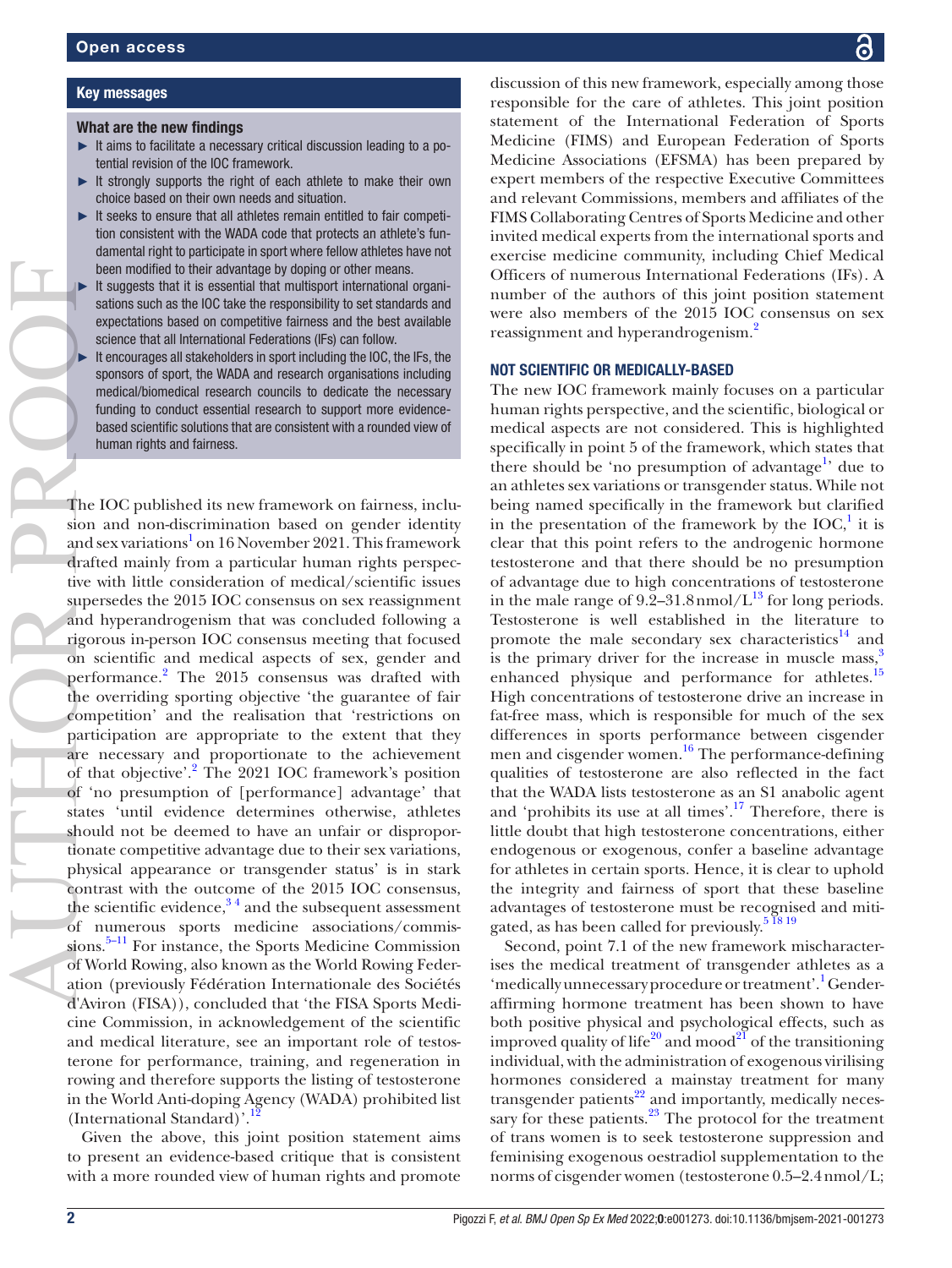oestradiol 15–350 pg/mL<sup>24</sup>), while trans men seek the virilisation of exogenous testosterone into the norms of cisgender men (testosterone  $9.2-31.8$ nmol/L<sup>24</sup>). This protocol for the treatment of trans women is consistent with the scientific consensus that trans women's testosterone should be suppressed to below 5nmol/L to be eligible to compete in the female category of sport<sup>[5](#page-5-3)</sup> and therefore, conflicts with the statement that this treat-ment is 'medically unnecessary'.<sup>[1](#page-5-0)</sup> The implementation of such eligibility criteria for trans women and the integration of trans men into the male category due to their now high concentrations of testosterone upholds the integrity of sport and upholds the protected category of women's sport. This implementation would also combat the concern about self-identification in the female category of sport due to the medically necessary treatment of transgender patients. Integrating cisgender women athletes with differences of sexual development (DSD) into the female category of sport is further complicated by differing levels of hyperandrogenism. Hence, the authors are sympathetic to the predicament that these cisgender women athletes with DSD face. However, as high testosterone concentrations can provide a baseline advantage for competitors in certain sports, high testosterone concentrations must be mitigated in the female category of these sports to maintain fairness and integrity.

Third, the Framework document states in item 7.2 that 'criteria to determine eligibility for a gender category should not include gynaecological examinations or similar forms of invasive examination, aimed at determining sex, sex variations or gender'. Although the need for such examinations to be carried out by an experienced practitioner must always be carefully considered, not being able to consider information that can be gleaned from a physical examination conflicts with current recommendations of endocrine and gynaecological scientific societies. $25$  Indeed, a thorough evaluation should be considered if menarche has not occurred by 15 years of age or 3years post thelarche. Moreover, some IFs set their rules for the eligibility of athletes with a DSD based on specific diagnoses and their level of androgen sensitivity (a clinical assessment so far). Not allowing so-called 'invasive tests' would sometimes result in the IF not being able to enforce its rules and the athlete not being able to comply with them.

### IMPLEMENTATION

Implementation of this framework will create a dilemma for IFs that have already recognised the unique challenges raised by the inclusion of trans and women athletes with DSD. Recently proposed interventions for gender classification were based on the 2015 IOC Consensus and the respective IFs own comprehensive analyses with many stakeholders, including ethical, social, cultural and legal experts. For example, in 2020, World Rowing implemented a bylaw to rule 13 for men's and women's events as follows:

Eligibility by Gender 1) A rower is eligible to compete in a men's event or as a man in a mixed event if the gender of the rower is Male in the rower's passport or national identity card. 2) A rower is eligible to compete in a women's event, or as a woman in a mixed event, if: a) The gender of the rower is Female in the rower's passport or national identity card; and b) where applicable, the rower meets the requirements of paragraph 3 below 3) Where, either: a) the rower's gender has changed; or b) the rower has otherwise been required by the Executive Committee to establish eligibility to compete as a woman; the rower first satisfies the FISA Gender Advisory Panel that the rowers' serum testosterone concentration has been less than 5 nmol/L continuously for a period of at least the previous 12 months and secondly meets any other requirements reasonably set by the Executive Committee.<sup>26</sup>

Similar solutions to those implemented by World Athletics<sup>[6 7](#page-5-17)</sup> have been adopted by other IFs such as Union Cycliste Internationale<sup>27</sup> and World Rowing<sup>26</sup> and now in conflict with the IOC framework ([table](#page-3-0) 1). Such conflicting guidelines, rules and recommendations will only confuse the IFs and athletes and provide legal ambiguity for lawyers to exploit when pursuing a genderrelated case at the Court of Arbitration for Sport.

In another departure from the 2015 IOC consensus, the 2021 IOC framework places the responsibility for gender classification entirely on the IFs, even though most IFs will not have the capacity, resources or necessary expertise to adopt the framework. For instance, the 2021 framework requires 'Any restrictions arising from eligibility criteria should be based on robust and peer-reviewed research that demonstrates a consistent, unfair, disproportionate competitive advantage in performance or unpreventable risk to the physical safety of other athletes'.<sup>[1](#page-5-0)</sup> The burden of proof is now on the IFs to provide 'evidence-based' eligibility criteria within the very narrow constraints imposed by the framework that requires 'athletes should be allowed to compete in the category that best aligns with their self-determined gender identity' and 'athletes should never be pressured by an International Federation, sports organisation, or any other part (either by way of the eligibility criteria or otherwise) to undergo medically unnecessary procedures or treatment to meet eligibility criteria'.<sup>[1](#page-5-0)</sup> been required by the Executive Committee to chosibite clip<br>distributive to compare as a woman; the trower first statisfies the FISA Gender Advisory Panel that the<br>less than 5 nm/L/L continuously for a period of at<br>less th

# **CONSEQUENCES**

The potential consequences of these imposed constraints could be one of two unwanted extremes (1) exclusion of transgender or DSD athletes on the grounds of performance advantage or (2) self-identification that all but equates to no eligibility rules. By adopting the recent IOC framework without the possibility of necessary interventions for gender classification (the authors preferred use of the term rather than the unhelpful and emotionally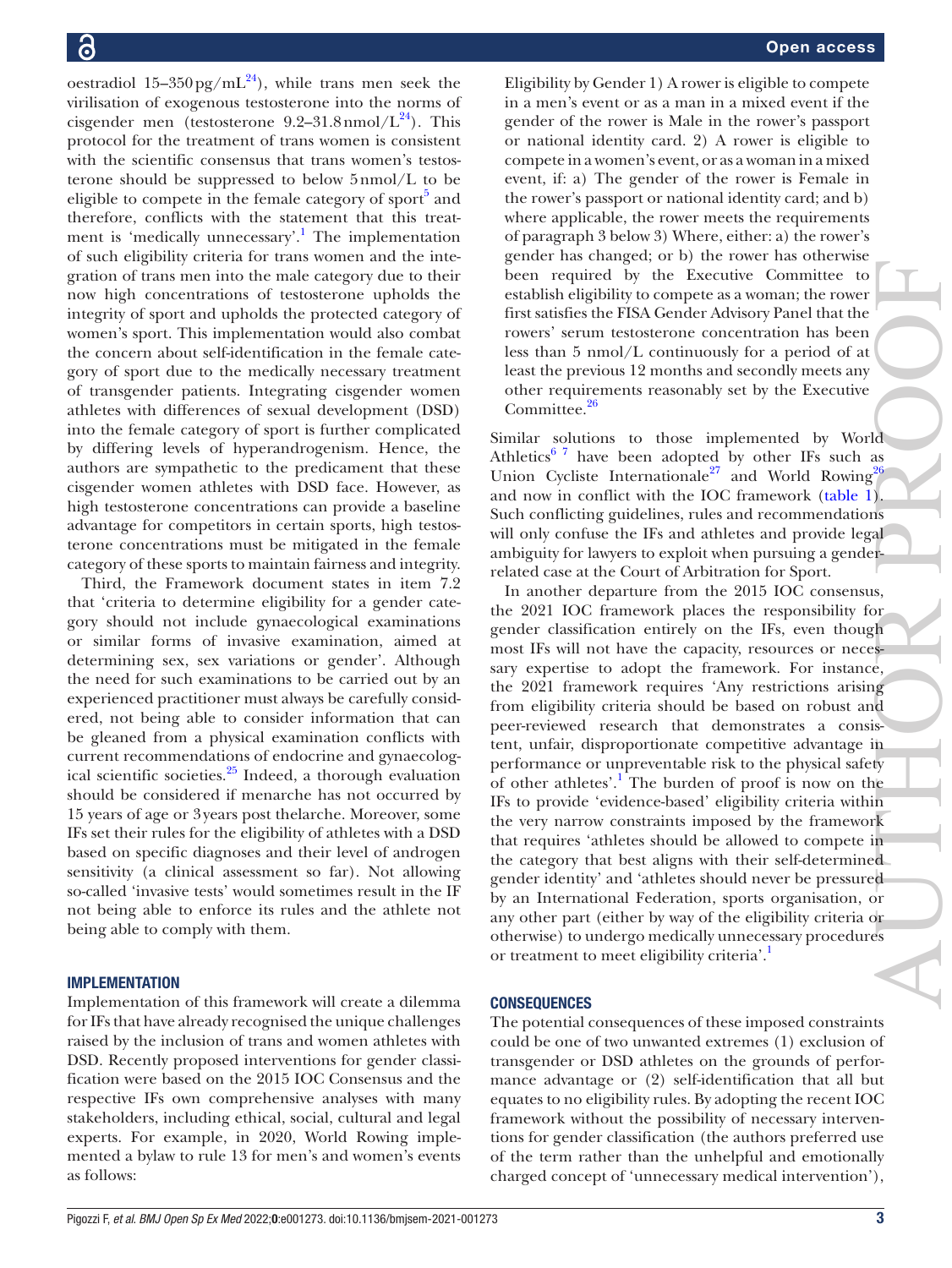| <b>International</b><br><b>Federation</b><br>(eligibility criteria)      | <b>Rule</b>                                                                                                                                                                                                                                                                                                                                                                                                                                                                                                                                                                                                                                                                                                                                                            |
|--------------------------------------------------------------------------|------------------------------------------------------------------------------------------------------------------------------------------------------------------------------------------------------------------------------------------------------------------------------------------------------------------------------------------------------------------------------------------------------------------------------------------------------------------------------------------------------------------------------------------------------------------------------------------------------------------------------------------------------------------------------------------------------------------------------------------------------------------------|
| <b>World Athletics</b><br>(trans women) <sup>7</sup>                     | The athlete must demonstrate that the concentration of testosterone in serum has been less than<br>5nmol/L continuously for at least 12 months, and keep serum testosterone concentration below 5nmol/L<br>to maintain her eligibility.                                                                                                                                                                                                                                                                                                                                                                                                                                                                                                                                |
| <b>World Athletics</b><br>(female athletes<br>with DSD) <sup>6</sup>     | The athlete, if deemed relevant, must reduce her blood testosterone level to below five (5) nmol/L for a<br>continuous period of at least 6 months to be eligible for restricted events, and henceforth must maintain<br>her blood testosterone level below five (5) nmol/L continuously.                                                                                                                                                                                                                                                                                                                                                                                                                                                                              |
| <b>USA Hockey</b><br>(trans women) <sup>29</sup>                         | A trans woman desiring to play girls competitive hockey must confirm by a medical professional that the<br>athlete has undergone at least 1 year of testosterone suppression therapy. The athlete must additionally<br>provide a personal statement, confirming the athlete's gender identity, and written confirmation of gender<br>identity from a healthcare provider.                                                                                                                                                                                                                                                                                                                                                                                              |
| World Rugby<br>(trans women) <sup>8</sup>                                | Transgender women may not currently play women's rugby.                                                                                                                                                                                                                                                                                                                                                                                                                                                                                                                                                                                                                                                                                                                |
| Scottish Women's<br>(trans women) <sup>11</sup>                          | May compete in female or mixed-sex domestic competition by providing evidence that her hormone<br>Football Association therapy has brought her blood measured testosterone levels within the range of her affirmed gender.                                                                                                                                                                                                                                                                                                                                                                                                                                                                                                                                             |
| <b>International Tennis</b><br>Federation<br>(trans women) <sup>10</sup> | The Athlete must provide a written and signed declaration, that her gender identity is female; and<br>must demonstrate that the concentration of testosterone in her serum has been less than 5 nmol/L1<br>continuously for at least 12 months and that she is ready, willing, and able to continue to keep it below<br>that level for so long as she continues to compete in the female category of competition.                                                                                                                                                                                                                                                                                                                                                      |
| <b>USA Gymnastics</b><br>(trans women) <sup>9</sup>                      | USAG believes that transgender and non-binary gymnasts should not be restricted from taking part in<br>gymnastics competitions based on their gender identity. Athletes wishing to compete at the international<br>track level must comply with the IOC guidelines for transgender athletes.                                                                                                                                                                                                                                                                                                                                                                                                                                                                           |
| <b>Union Cycliste</b><br>Internationale<br>(trans women) <sup>27</sup>   | A signed declaration that her gender identity is female, demonstrate that the concentration of<br>testosterone in her serum has been less than 5 nmol/L2 continuously for at least 12 months and she<br>must keep her serum testosterone concentration below 5 nmol/L to maintain eligibility.                                                                                                                                                                                                                                                                                                                                                                                                                                                                         |
| <b>World Rowing</b><br>(trans women) <sup>26</sup>                       | A rower is eligible to compete in a women's event, or as a woman in a mixed event, if:<br>a. The gender of the rower is Female in the rower's passport or national identity card and<br>b. where applicable, the rower meets the requirements of paragraph three below.<br>3. Where, either:<br>a. the rower's gender has changed; or<br>b. the rower has otherwise been required by the Executive Committee to establish eligibility to compete<br>as a woman; the rower first satisfies the World Rowing Gender Advisory Panel that the rowers'<br>serum testosterone concentration has been less than 5nmol/L continuously for a period of at least<br>the previous 12 months and second meets any other requirements reasonably set by the Executive<br>Committee. |
| <b>World Rowing</b><br>(female athletes<br>with DSD) <sup>26</sup>       | The Executive Committee will appoint and maintain from time to time a panel of experts in the specialist<br>areas of Gender Identification, Sex-reassignment, Hyperandrogenism, Transgender and Differences of<br>Sexual Development (DSD) to be known as the Gender Advisory Panel.<br>The purpose of that panel is to evaluate cases seeking a determination of gender eligibility and to<br>provide expert advice to the Executive Director, the Executive Committee, or the Council (as the case<br>may require) on those specialist areas.                                                                                                                                                                                                                        |

<span id="page-3-0"></span>Table 1 Selection of International Federations policies on integrating trans women and female athletes with differences of

exclusion of all transgender or DSD athletes on the grounds of performance is likely in sports where safety and fairness are prioritised (eg, Athletics, Rugby, Boxing, Judo); at least during the time it will take for confirmatory research to be conducted. A recent viewpoint provided a potential roadmap for integrating trans women into the elite female category of sport.<sup>[19](#page-5-19)</sup> Some sports may be impacted by higher testosterone concentrations, while others may not. Safety is not an issue for sports that do not include contact with an opponent but have a physical challenge (eg, archery) and could be considered a

testosterone impacted sport. Therefore, eligibility regulations would then be drawn up by the sports IF based on fair competition. Conversely, some sports do not include contact with the opponent or a physical challenge (ie, shooting) which could be considered a non-testosterone impacted sport. Therefore, the IF would then prioritise inclusion by maintaining baseline eligibility regulations necessary to uphold sporting integrity and prevent the premise of self-ID in the female category. However, we believe that these decision-making principles could be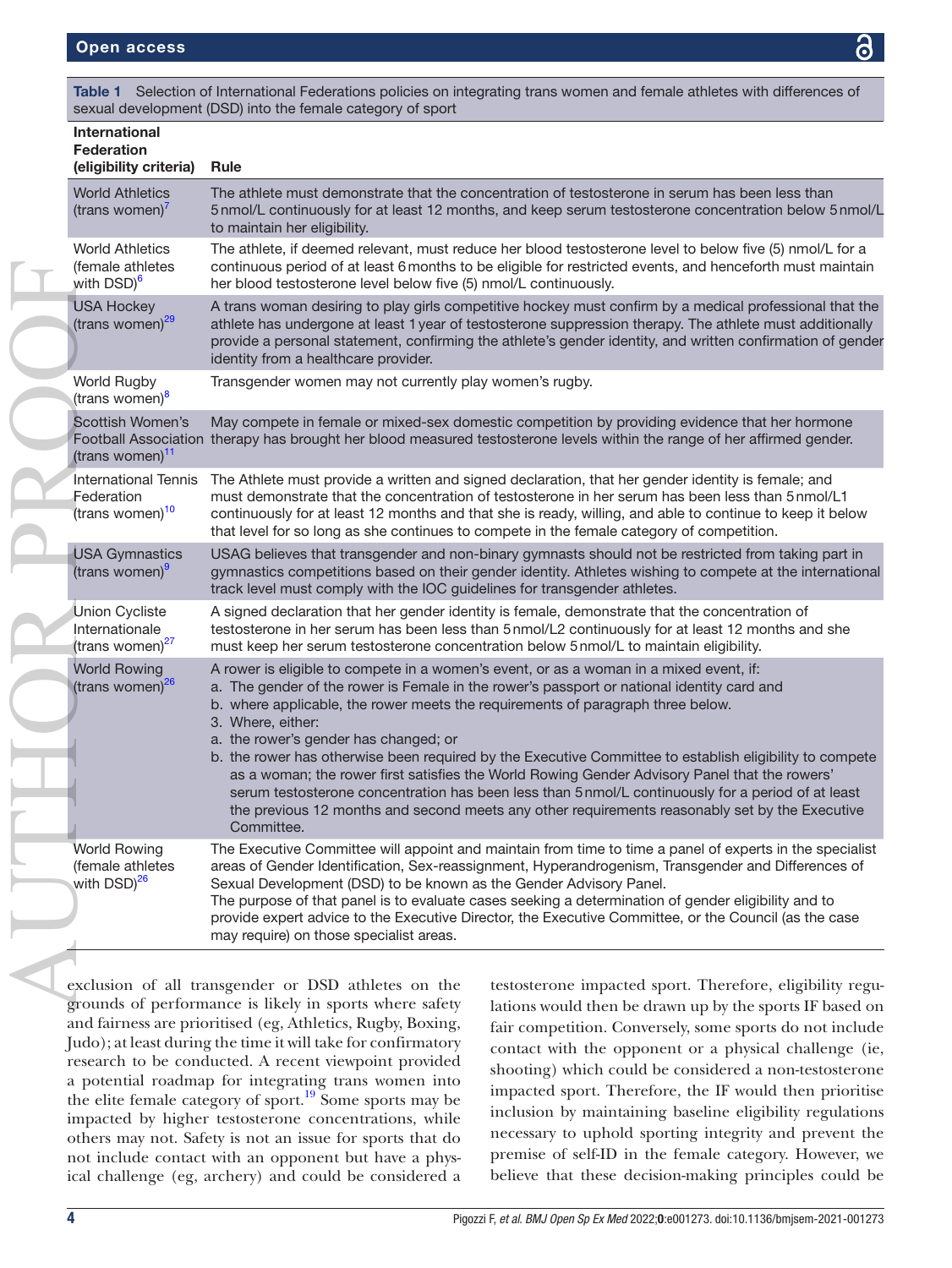used for all IFs when considering the integration of trans women into the elite female competition.

The development of the 2021 IOC framework would in many countries be unlawful and against the Olympic charter that states:

"The enjoyment of the rights and freedoms set forth in this Olympic Charter shall be secured without discrimination of any kind, such as race, colour, sex, sexual orientation, language, religion, political or other opinion, national or social origin, property, birth or other status".<sup>[28](#page-5-26)</sup>

In the other extreme case of an equally undesirable consequence of having no gender eligibility rules, that is, self-identification that amounts to a free choice to compete in any gender classification, sport would lose its integrity and near-universal support. As we have seen during the COVID-19 crisis, sport is much poorer without supporters. Without rules that are perceived as fair, sport will not engage the younger generation and likely negatively impact future participation rates in the female category. As stated in the 2021 framework, athletes should never be pressured by an IF, sports organisation, or any other party to undergo any medical procedures or treatment to meet eligibility criteria. However, if an athlete is fully informed and consents, then it is their free choice to undergo 'necessary interventions for gender classification' to compete in the gender classification of their choice and return to the main theme of the new IOC framework, free choice is a fundamental human right.

#### **CONCLUSIONS**

The new IOC framework leaves all responsibilities to the IFs, whereas the authors believe the IOC should provide direction to the IFs. The IOC framework only deals with this important issue from a particular human rights perspective, yet this must be seen in a more rounded human rights perspective and is also a medical and scientific matter. The authors would like to see further discussion and consultation with all stakeholders leading to a balanced framework that protects the rights of all athletes and gives IFs the tools they need to ensure inclusion and fairness.

#### Author affiliations

<sup>1</sup>International Federation of Sports Medicine (FIMS), Lausanne, Switzerland <sup>2</sup>Department of Movement, Human and Health Sciences, University of Rome "Foro Italico", Rome, Italy

<sup>3</sup>Villa Stuart Sport Clinic, FIFA Medical Center of Excellence, Rome, Italy 4 European Federation of Sports Medicine Associations (EFSMA), Lausanne, Switzerland

<sup>5</sup>Union Cycliste Internationale (UCI), Aigle, Switzerland

<sup>6</sup>Division of Sports and Rehabilitation Medicine, Department of Internal Medicine, Ulm University Hospital, Ulm, Germany

<sup>7</sup>Department of Sports Medicine, Humboldt University and Charité University School of Medicine, Berlin, Germany

<sup>8</sup>Moscow Research and Practical Center for Medical Rehabilitation, Restorative and Sports Medicine, Moscow Healthcare Department, Moscow, Russian Federation <sup>9</sup>I.M. Sechenov First Moscow State Medical University (Sechenov University), Ministry of Health of Russia, Moscow, Russian Federation

<sup>10</sup>Orthopaedic Center Theresie, Munich, Germany

<sup>11</sup> Health through Physical Activity, Lifestyle and Sport Research Centre (HPALS), Faculty of Health Sciences, University of Cape Town, Cape Town, South Africa <sup>12</sup>Department for Health, University of Bath, Bath, UK

 $13$ Centre for Exercise Science and Sports Medicine, University of the Witwatersrand, Johannesburg, South Africa

<sup>14</sup>Sports Medical Center, Japan Institute of Sport Sciences, Tokyo, Japan <sup>15</sup>Unit of Endocrinology, Department of Movement, Human and Health Sciences, University of Rome "Foro Italico", Rome, Italy

<sup>16</sup>Institute of Sports Science, University of Vienna, Vienna, Austria

17 Austrian Institute of Sports Medicine, Vienna, Austria

<sup>18</sup>National Institute of Sports Medicine, Beijing, China

<sup>19</sup>Defence Medical Rehabilitation Centre, Stanford Hall, Loughborough, UK <sup>20</sup>FIMS Collaborating Center of Sports Medicine, Institute of Sports Medicine in Milan (Istituto di Medicina dello Sport di Milano), Milano, Italy

<sup>21</sup> Section Sports Medicine, Faculty of Health Sciences, University of Pretoria, Pretoria, South Africa

<sup>22</sup>Medical Board Member, World Netball, Manchester, UK

<sup>23</sup>SportS2, Liège University and University Hospital of Liège, Liège, Belgium <sup>24</sup>FIMS Collaboration Centre of Sports Medicine, Sports laboratory, Riga, Latvia

<sup>25</sup>GENUD research group, FIMS Collaborating Center of Sports Medicine, Department of Physiatry and Nursing, University of Zaragoza, Zaragoza, Spain <sup>26</sup>FIMS Collaborating Center of Sports Medicine, Gloria Sports Arena Belek, Antalya **Turkey** 

<sup>27</sup> Sports Medicine Department, Faculty of Medicine, Ankara University, Ankara, **Turkey** 

<sup>28</sup>FIMS Collaborating Center of Sports Medicine, Guadalajara, Mexico <sup>29</sup>Sports Medicine, Carol Davila University of Medicine and Pharmacy, Bucuresti,

Romania <sup>30</sup>Department of Orthopaedics, University of São Paulo Medical School, São Paulo, Brazil

<sup>31</sup>World Olympians Association (WOA), Lausanne, Switzerland

32School of Sport and Health Sciences, University of Brighton, Eastbourne, UK  $33$ Medical Committee, International Paralympic Committee (IPC), Bonn, Germany 34The Gender Identity Clinic Tavistock and Portman NHS Foundation Trust, London, UK

<sup>35</sup>Centre for Stress and Age-related Disease, University of Brighton, Birighton, UK 36 Department of Public, International and European Law, Unit International Law, University of Salzburg, Salzburg, Austria

37Medical Commission, World Baseball Softball Confederation, Pully, Switzerland 38Faculty of Sport Sciences, University of Parma, Parma, Italy

39World Triathlon Medical, World Triathlon, Lausanne, Switzerland

40Department of Orthopaedics, Spine and Trauma Surgery, Hospital zum Heiligen Geist Frankfurt, Frankfurt, Germany

41World Athletics, Health and Science Department, Monaco

42LAMHESS, Université Côte d'Azur, Nice, France

Twitter Blair Hamilton [@BlairH\\_PhD](https://twitter.com/BlairH_PhD)

Contributors All authors have contributed significantly to the preparation of this viewpoint and fully share its contents.

Funding The authors have not declared a specific grant for this research from any funding agency in the public, commercial or not-for-profit sectors.

Competing interests None declared.

Patient consent for publication Not applicable.

Ethics approval This study does not involve human participants.

Provenance and peer review Not commissioned; externally peer reviewed.

Open access This is an open access article distributed in accordance with the Creative Commons Attribution Non Commercial (CC BY-NC 4.0) license, which permits others to distribute, remix, adapt, build upon this work non-commercially, and license their derivative works on different terms, provided the original work is properly cited, appropriate credit is given, any changes made indicated, and the use is non-commercial. See:<http://creativecommons.org/licenses/by-nc/4.0/>.

#### ORCID iDs

Fabio Pigozzi<http://orcid.org/0000-0001-5808-9405> Juergen Steinacker<http://orcid.org/0000-0001-8901-9450> Bernd Wolfarth <http://orcid.org/0000-0001-6501-3003> Victoriya Badtieva<http://orcid.org/0000-0003-4291-679X>